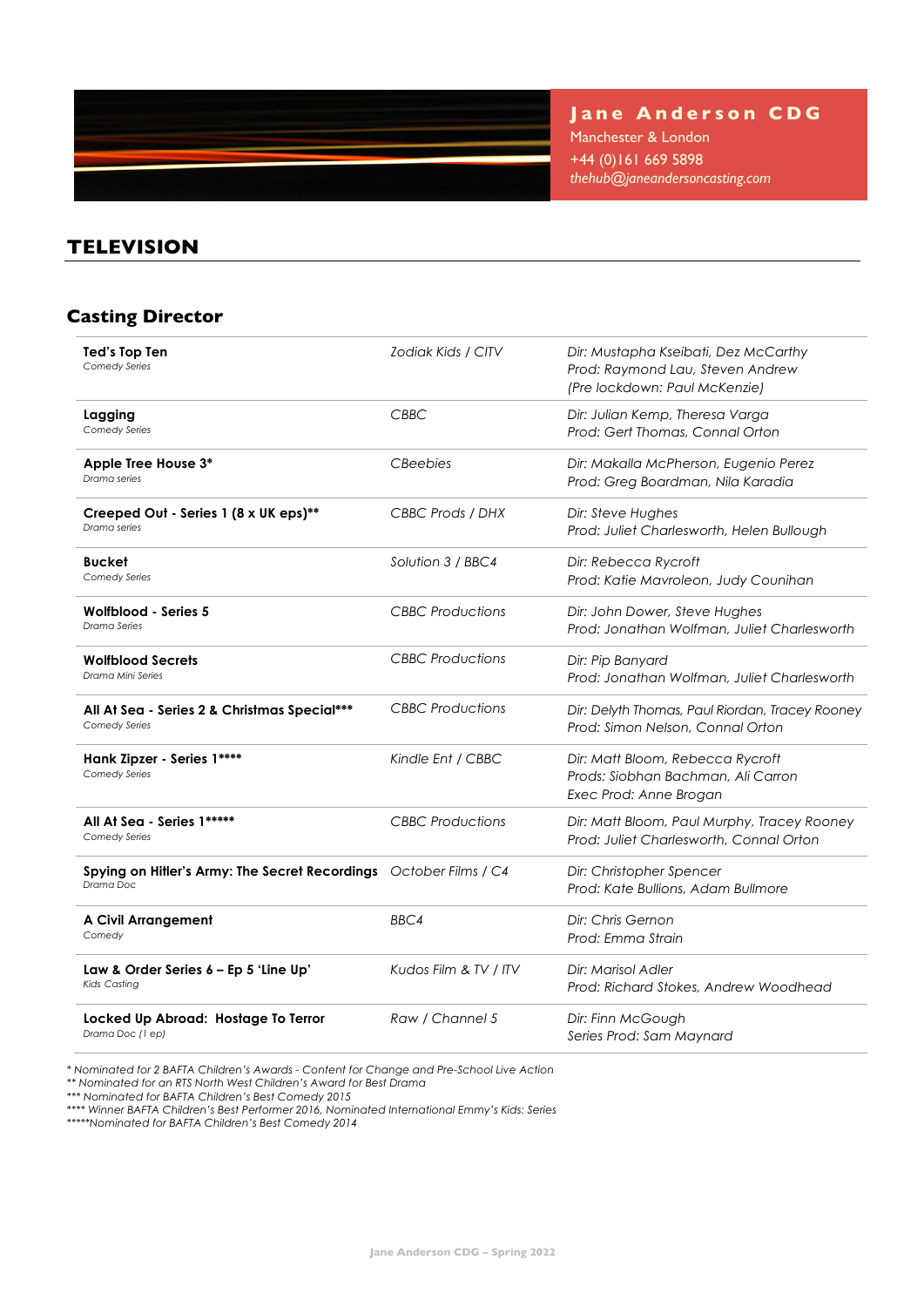### **As Casting Associate**

#### *With Kate Rhodes James CDG 2007 - 2010*

10 Days To War Anne Frank Clapham Junction DCI Banks: Aftermath (Series 1) Fairytales – Billy Goat Father & Son Heroes & Villains In Love With Barbara Into The Storm Mo Thorne - Scaredy Cat

Sense & Sensibility Sherlock (Series 1) Thorne - Sleepyhead Tess of The D'Urbervilles The 39 Steps The Children The Day of The Triffids The Fattest Man in Britain The Last Days of Lehman Brothers The Passion The Prisoner

#### *With Gary Davy CDG 2007*

Gunrush

### **As Casting Assistant**

#### *With Gary Davy CDG 2006*

Cape Wrath My Boy Jack

#### *With Rachel Freck CDG 2005-2006*

Bon Voyage Broken News Funland Green Wing 2 Housewife, 49 Man Stroke Woman The Mark Of Cain My Family & Other Animals Recovery Swinging Wind In The Willows

### *With Di Carling CDG 2004*

Afterlife Season 1 Hustle Season 2 Murder Prevention Teachers Season 4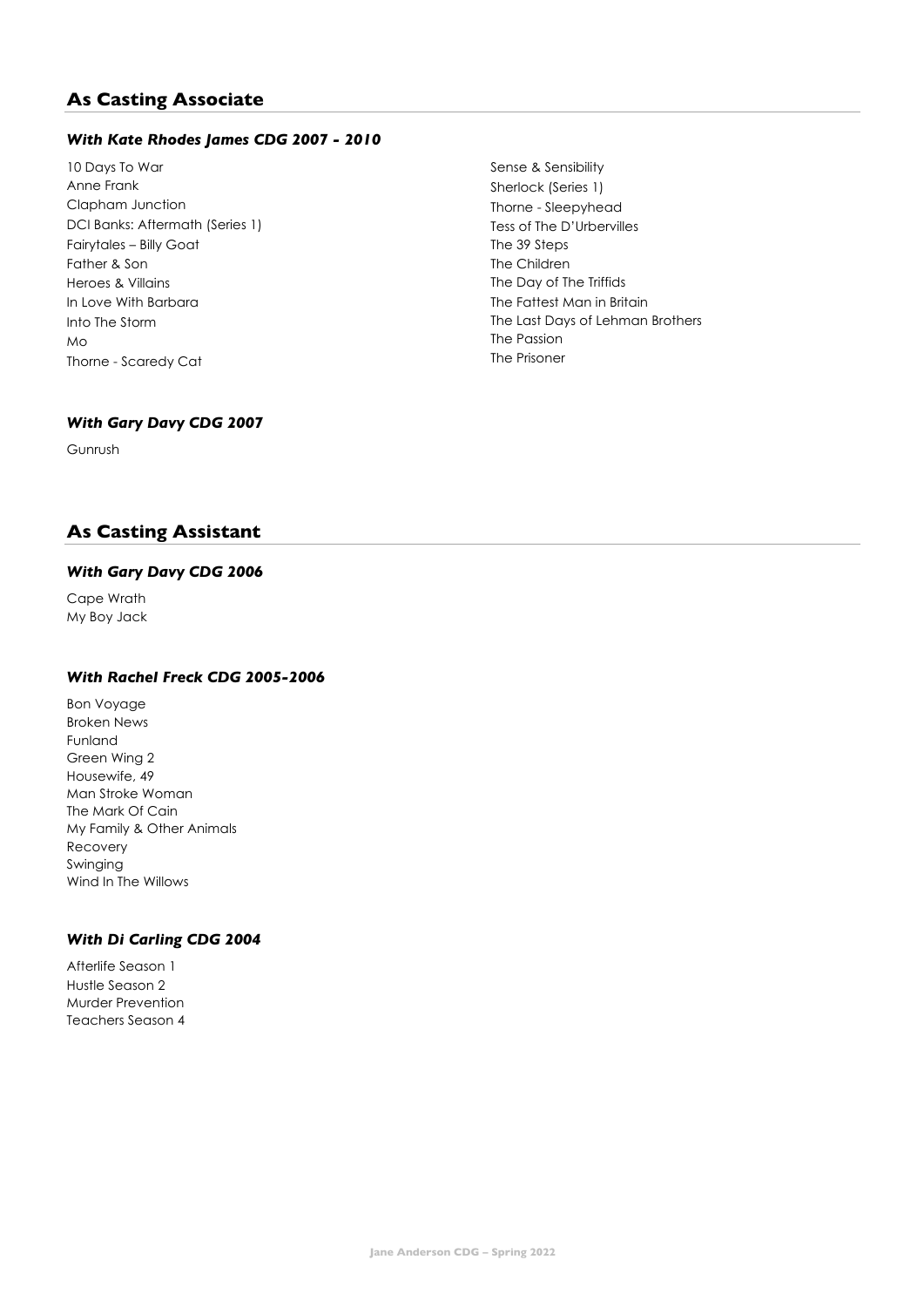### **Casting Director**

| <b>Viking Destiny</b><br>Adventure                 | Fatal Black / Misfits<br>Entertainment                                   | Dir: David LG Hughes<br>Prod: Andee Ryder                   |
|----------------------------------------------------|--------------------------------------------------------------------------|-------------------------------------------------------------|
| Monochrome<br>Psychological Thriller               | Electric Flix                                                            | Dir: Tom Lawes<br>Prod: Suzie Norton                        |
| Down Dog*<br>Comedy                                | Apropos                                                                  | Dir / Prod: Andres Dussan<br>Exec Prod: Simon Nye           |
| Convenience**<br>Comedy                            | Urban Way Prods                                                          | Dir: Keri Collins<br>Prod: Ray Panthaki                     |
| <b>Autumn Blood</b><br>Drama (UK Casting)          | <b>Mountain Films</b>                                                    | Dir: Markus Blunder<br>Prod: Matt Tauber                    |
| <b>Hard Boiled Sweets***</b><br>Drama/Black Comedy | <b>Fatal Black</b>                                                       | Dir: David LG Hughes<br>Prod: Margaret Matheson, Mike Riley |
| The Whistleblower****<br>Drama (UK Casting)        | Primary Prod / Plum Pictures Dir: Larysa Kondracki<br>/ First Generation | Prod: Amy Kaufman, Celine Rattray                           |

*\*Official Selection Raindance Film Festival 2014*

*\*\* BAFTA Cymru Winner – Breakthrough Award to Director, Keri Collins |Selected for Raindance Film Festival 2013*

*\*\*\* Selected for Opening Gala Screening - Southend Film Festival (May 2012)*

*\*\*\*\* Numerous wins and nominations: including Winner – Audience Award & Best Canadian Feature, WFF 2010 | Audience Award for Best Narrative Feature, PSIFF 2011*

### **As Casting Associate**

#### *With Kate Rhodes James CDG 2009*

Pirates! With Scientists

#### *With Crowley Poole Casting 2009*

Swinging With The Finkels

#### *With Gary Davy CDG 2007*

Boogie Woogie Hunger (*Development Stage)* The Children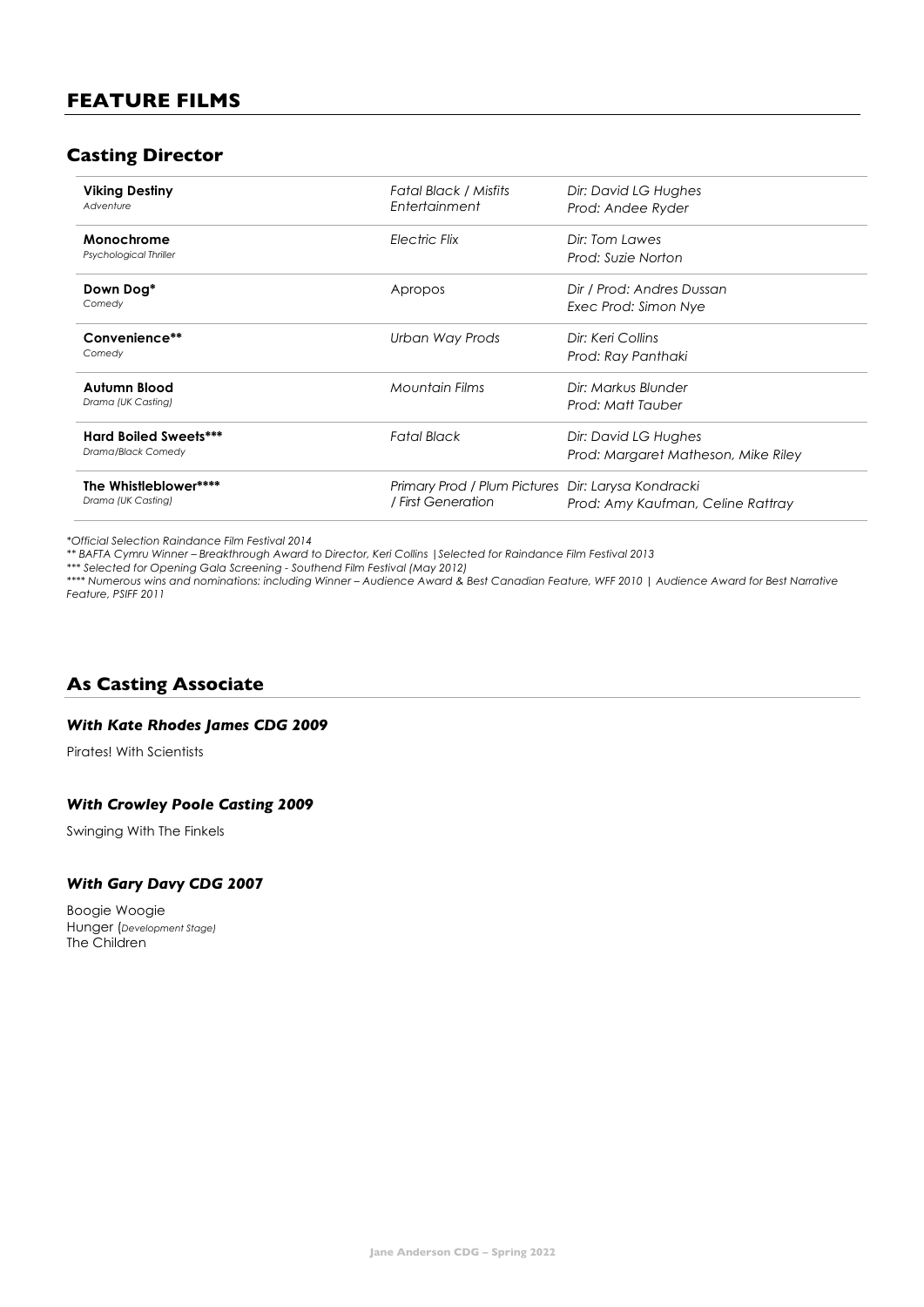### **Casting Director**

| <b>The Ancestors</b><br>Drama       | Redbag Pictures/BBC<br>Films, BFI Film Hub North             | Dir: Zodwa Nyoni<br>Prod: Barrington Paul Robinson        |
|-------------------------------------|--------------------------------------------------------------|-----------------------------------------------------------|
| So Perfect It Frightens Me<br>Drama | New Creatives, Arts<br>Council, BBC Arts,<br>Tyneside Cinema | Dir: Alice Cornelia<br>Prod: Barrington Paul Robinson     |
| Ballerino*<br>Drama                 | <b>Fancy A Jam Pictures</b>                                  | Dir: Alex Forbes<br>Prod: Jack Pollington                 |
| Moose Limbs**<br>Fantasy Drama      | <b>Art Omnivores</b>                                         | Dir: Philip Hardy<br>Prod: Syd Heather                    |
| <b>Mismatched Eyes</b><br>Drama     | oneminutetosix                                               | Dir: Nathaniel Hill<br>Prod: Dheerna Parmar, Sian Buckley |
| <b>Albatross</b><br>Drama           | London Particular                                            | Dir: Nathaniel Hill<br>Prod: Jo Rae                       |
| Plongeur<br>Drama                   | House Shorts Comp                                            | Dir: Isabel Anderton<br>Prod: Rachel Drummond-Hay         |
| Fare<br>Drama                       | <b>Kettlefish Prods</b>                                      | Dir: PJ Harling<br>Prod: Kelly Wilkie                     |
| <b>Bunking Off</b><br>Drama         | Penrake Prods                                                | Dir/Prod: Nic Penrake                                     |
| A Performance***<br>Drama           | <b>Tag Productions</b>                                       | Dir: Guy Paterson<br>Prod: Tom Harberd                    |
| 9 Lives<br>Drama                    | <b>NFTS</b>                                                  | Dir: Michael Lennox<br>Prod: Fodhla Cronin O'Reilly       |
| Meconium<br>Drama                   | <b>Wingbeat Pictures</b>                                     | Dir: Rosanne Flynn<br>Prod: James Levison                 |
| Flak***<br>Drama                    | Home Corp                                                    | Dir / Prod: Finn McGough                                  |
| Tortoise****<br>Drama               | Peripety                                                     | Dir: Andy Bloom<br>Prod: Steve Ackhurst                   |

*\*Official Selection for Manchester International Film Festival 2019*

*\*\* Official Selection for Norwich Film Festival 2017, London Short Film Festival 2018*

*\*\*\*Official Selection for ECU Film Festival 2013*

*\*\*\*\* Winner Best Film & Best Cinematography - Fuji Shorts 2011*

*\*\*\*\*\* Nominated - Best New Talent - East End Short Film Festival, Best UK Short - The 8th Hull International Film Festival*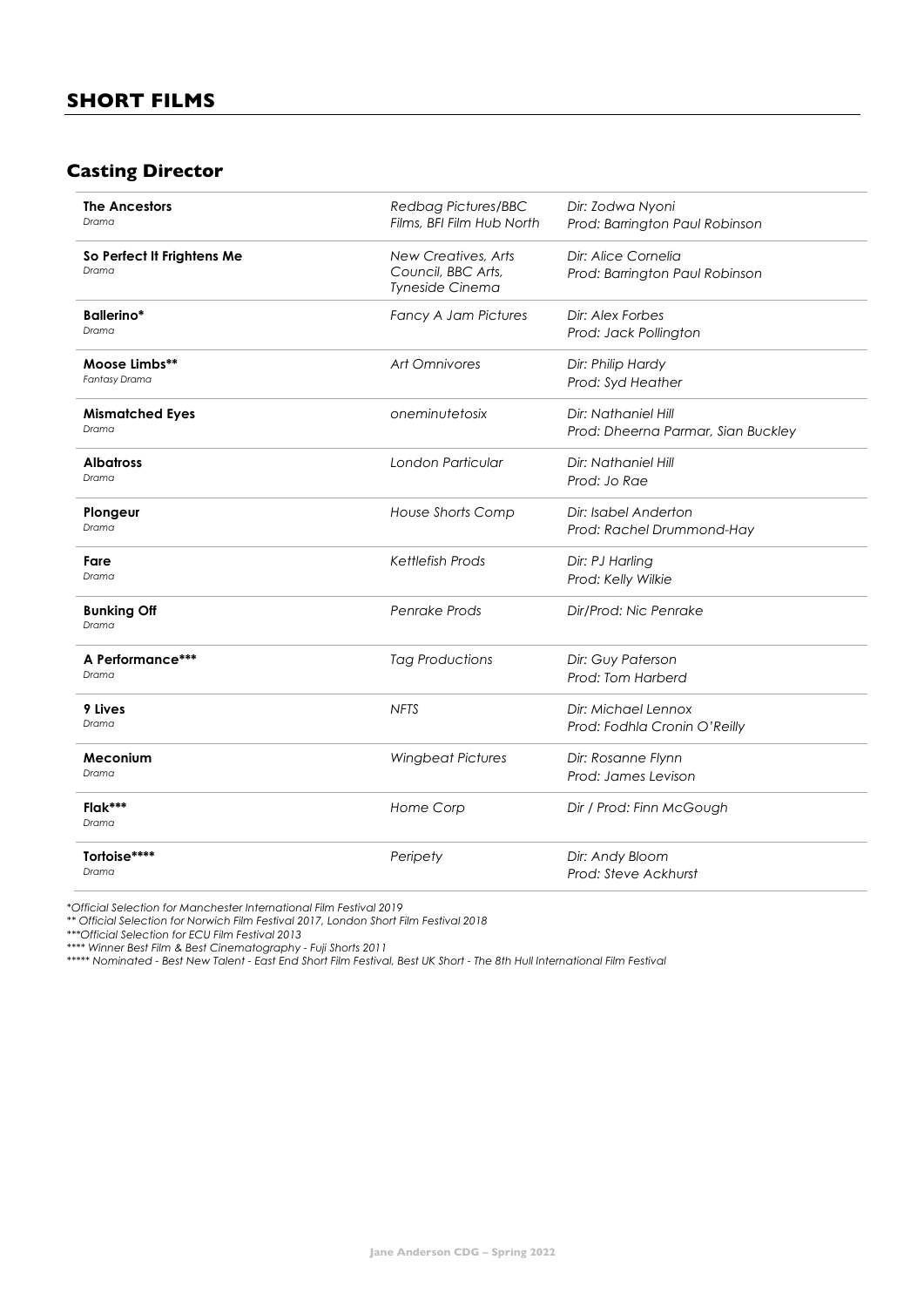| The Clothes They Stood Up In<br>Comedy    | Nottingham Playhouse | Dir: Adam Penford<br>Prod: Tess Ellison   |  |
|-------------------------------------------|----------------------|-------------------------------------------|--|
| The Walk, A Sleeping Child<br>Mixed Media | MIF2021              | Dir: Cheryl Martin<br>Prod: Helen Johnson |  |
| Alice in Wonderland<br>A play with song   | HOME Manchester      | Dir: Lekan Lawal<br>Prod: Kevin Jamieson  |  |

# **PILOTS & REHEARSED READS – TV, Internet, Promo etc**

# **Casting Director**

| The Yemi In Me<br>Comedy Drama                            | Fury Films                                           | Prod: Kate Wilson<br>Dir: Joseph Adesunloye                                          |
|-----------------------------------------------------------|------------------------------------------------------|--------------------------------------------------------------------------------------|
| Nickelodeon - UK Talent Search                            | Nickelodeon                                          | Exec Prods: Shelly Sumpter Gillyard, Nina Hahn<br>Team: Charly Valentine, Julie Rose |
| <b>The Biscuits</b><br>Comedy                             | CBBC                                                 | Dir: Dominic Macdonald<br>Prod: Connal Orton                                         |
| The Jackson Five<br>Comedy                                | F Clarke                                             | Dir: Alex Jacob<br>Prod: Fiona Clarke                                                |
| Diva<br><b>Musical Drama</b>                              | White Magic                                          | Dir: John Stephenson<br>Prod: Geoff Austin, Trisha Ward                              |
| <b>Steffi</b><br>Drama                                    | <b>Emerald Films</b>                                 | Dir: Richard Elson, Colin O'Toole<br>Prod: Carol Ann & Aileen Docherty               |
| <b>BBB</b><br>Comedy                                      | Luti Media                                           | Dir: O-T Fagbenle<br>Prod: Luti Fagbenle                                             |
| The Leftovers<br>Comedy                                   | <b>Barnet Films</b><br>Chapman Entertainment         | Dir: Antony Zaki<br>Exec Prod: Keith Chapman                                         |
| <b>The Family Firm</b><br>Drama                           | <b>Emerald Films</b><br><b>Projector Productions</b> | Dir: Jim Gillespie<br>Prod: Carol Ann & Aileen Docherty                              |
| <b>Kids In Control</b><br>Entertainment (Development)     | ITV                                                  | Prod: Richard Cowles, Mark Cowley,<br>Nick Johns                                     |
| <b>Count Arthur Strong's Entertainment Game</b><br>Comedy | <b>Talkback Thames / BBC</b>                         | Dir: Tim Kirkby<br>Prod: Jeremy Dyson                                                |